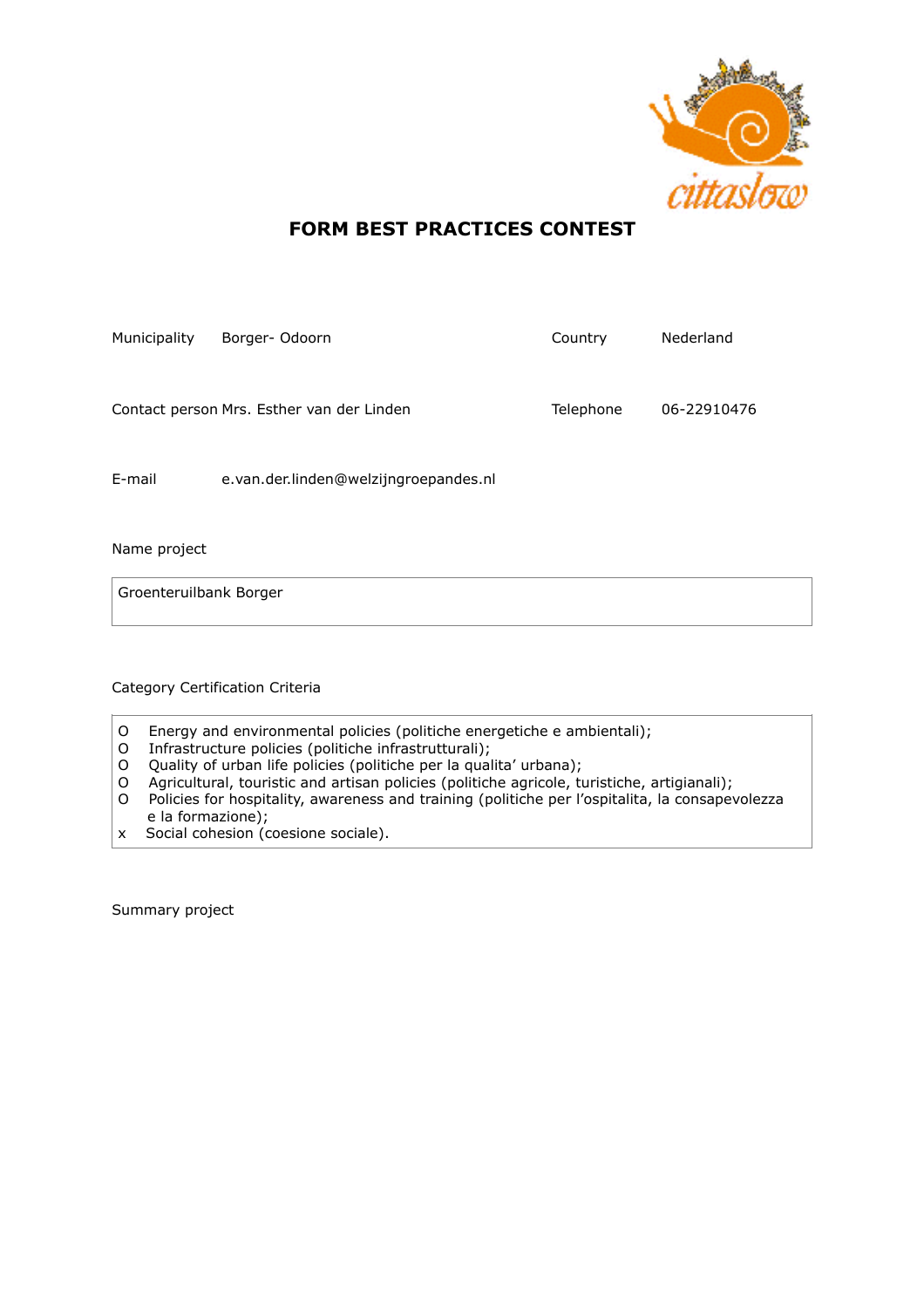

The "Groentenruilbank Borger"

Within the project there is a big vegetable garden on the outskirt of the town. Volunteers help to maintain the vegetable garden.

People with a tight financial budget or families who are on income support are sometimes not in the position to by fresh products (fruit and vegetables).

Providing the community:

This project provides people, on low income and with financial problems, with fresh fruit and vegetables during spring, summer and autumn.

No money is being exchanged for the products but people are asked to do something back in return for the community. Making use of the talents people have. We call this the social return.

For example: If one of the users is gifted with the talent of being very creative maybe he/she can give a workshop.

When ones talent is working with computers they can help an elderly person learn how to use e-mail or social media.

Sometimes people need help with DIY jobs in their house. When one of the users has carpeting skills the can help with this DIY job.

The project also makes it possible that people get in contact with each other.

## Goal project

Using peoples talent to provide the community. The project also make it possible that people get in contact with each other.

## Result project

40 participants and 65 people and families are receiving products from the vegetable garden. There are a lot of creative talents we can use. People taking part in the community. This year the garden is producing more different vegetable and fruit. There is a lot of publicity in the town by people and entrepreneurs. Some entrepreneurs are volunteering in the garden and sponsor it.

Finance (costs and benefits)